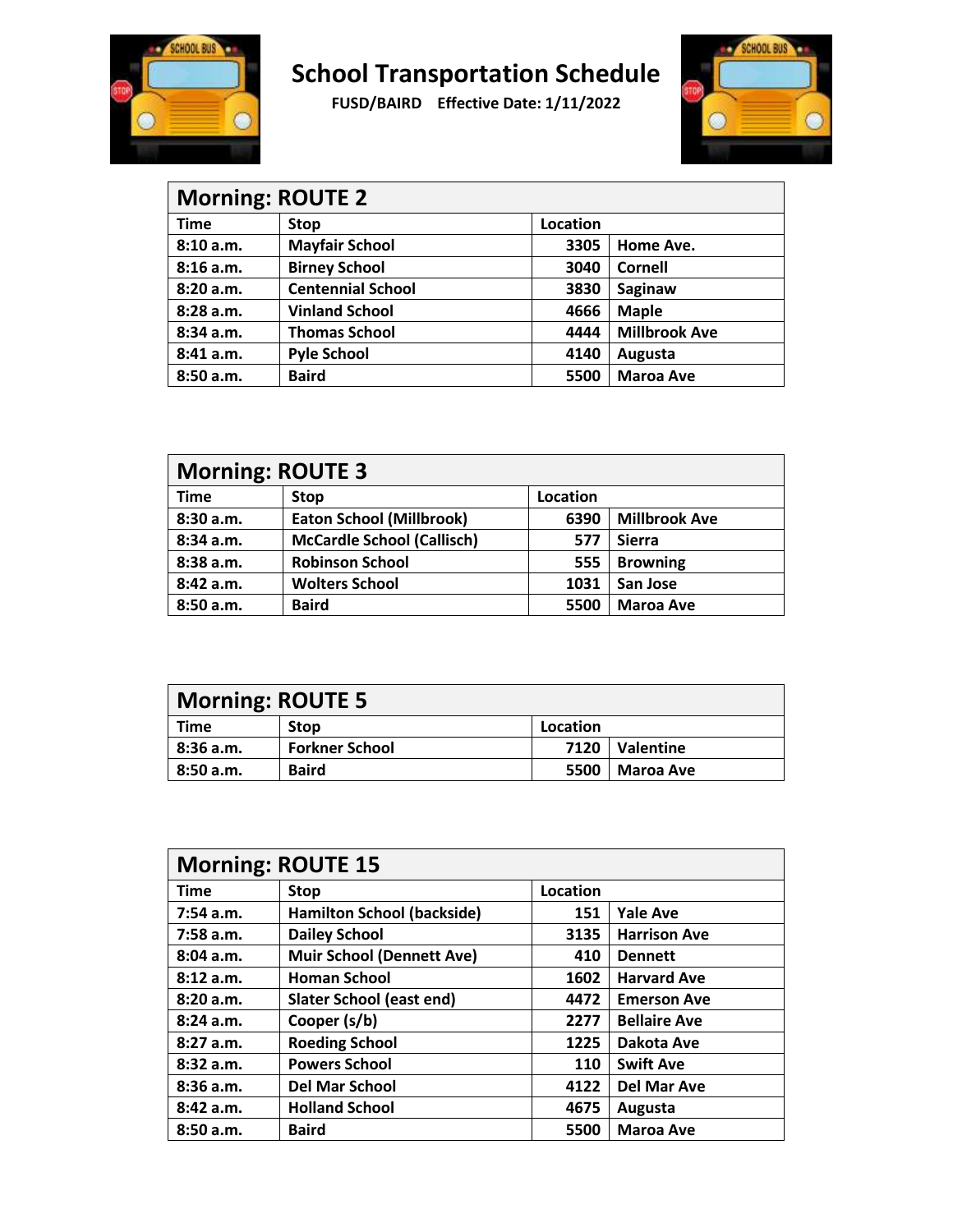



| <b>Morning: ROUTE 32</b> |                        |          |                     |  |
|--------------------------|------------------------|----------|---------------------|--|
| <b>Time</b>              | <b>Stop</b>            | Location |                     |  |
| 8:22 a.m.                | <b>Lawless</b>         | 5255     | <b>Reese Ave</b>    |  |
| 8:29a.m.                 | <b>Figarden School</b> | 6235     | <b>Brawley Ave</b>  |  |
| 8:40 a.m.                | <b>Gibson School</b>   | 1266     | <b>Barstow Ave</b>  |  |
| 8:45 a.m.                | <b>Bullard Talent</b>  | 4950     | <b>Harrison Ave</b> |  |
| 8:50 a.m.                | <b>Baird</b>           | 5500     | <b>Maroa Ave</b>    |  |

| <b>Morning: ROUTE 47</b> |                       |          |                     |
|--------------------------|-----------------------|----------|---------------------|
| <b>Time</b>              | <b>Stop</b>           | Location |                     |
| 8:12 a.m.                | <b>Rowell School</b>  | 3460     | <b>McKenzie Ave</b> |
| 8:15a.m.                 | <b>Hidalgo School</b> | 3550     | <b>Thomas Ave</b>   |
| 8:21 a.m.                | Jefferson School      | 2302     | <b>Mariposa Ave</b> |
| 8:27a.m.                 | <b>Lowell School</b>  | 111      | Park                |
| 8:32 a.m.                | <b>Anthony School</b> | 1542     | Webster             |
| 8:36 a.m.                | <b>Heaton School</b>  | 1533     | San Pablo Ave       |
| 8:50a.m.                 | <b>Baird</b>          | 5500     | <b>Maroa Ave</b>    |

| <b>Morning: ROUTE 49</b> |                       |          |                    |  |
|--------------------------|-----------------------|----------|--------------------|--|
| <b>Time</b>              | <b>Stop</b>           | Location |                    |  |
| 8:07a.m.                 | <b>Turner School</b>  | 5218     | <b>Clay Ave</b>    |  |
| 8:11 a.m.                | <b>Ewing School</b>   | 4873     | <b>Olive Ave</b>   |  |
| 8:17a.m.                 | <b>Ericson School</b> | 4774     | <b>Yale Ave</b>    |  |
| 8:23 a.m.                | <b>Wishon School</b>  | 3857     | <b>Harvard Ave</b> |  |
| 8:34a.m.                 | <b>Viking School</b>  | 4251     | <b>Winery Ave</b>  |  |
| 8:50a.m.                 | <b>Baird</b>          | 5500     | <b>Maroa Ave</b>   |  |

| <b>Morning: ROUTE 56</b> |                       |          |                   |  |
|--------------------------|-----------------------|----------|-------------------|--|
| <b>Time</b>              | <b>Stop</b>           | Location |                   |  |
| 8:35 a.m.                | <b>Kratt School</b>   | 650      | <b>Sierra Ave</b> |  |
| 8:39 a.m.                | <b>Starr School</b>   | 1780     | Sierra Ave        |  |
| 8:43 a.m.                | <b>Malloch School</b> | 2251     | <b>Morris Ave</b> |  |
| 8:50a.m.                 | <b>Baird</b>          | 5500     | <b>Maroa Ave</b>  |  |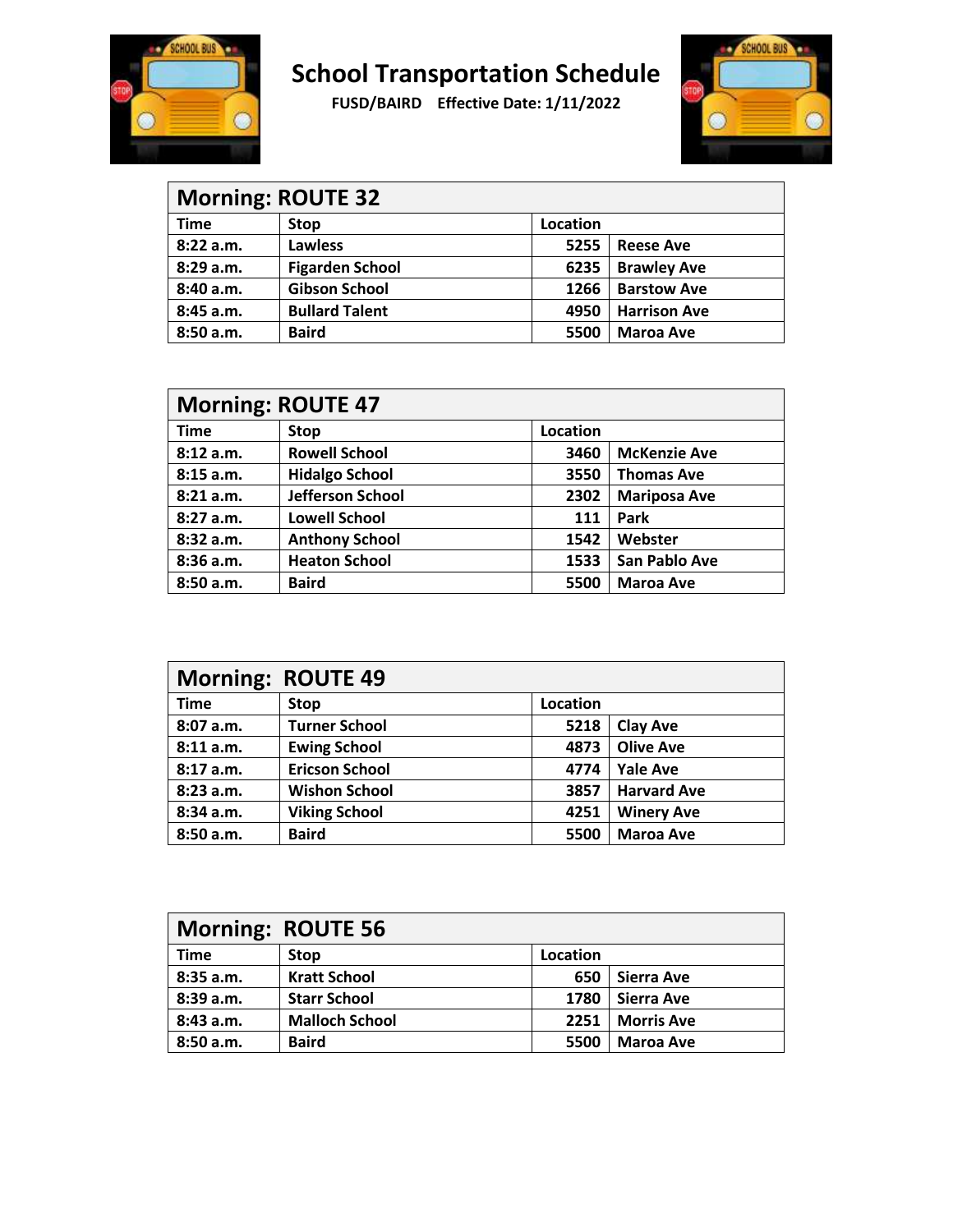



| <b>Morning: ROUTE 57</b> |                                       |          |                     |  |
|--------------------------|---------------------------------------|----------|---------------------|--|
| <b>Time</b>              | Stop                                  | Location |                     |  |
| $7:43$ a.m.              | <b>Jackson School</b>                 | 231      | <b>Seventh</b>      |  |
| $7:47$ a.m.              | Winchell (Liberty & 8 <sup>th</sup> ) | 1126     | Eighth              |  |
| 7:55 a.m.                | <b>Kirk School</b>                    | 2000     | <b>Belgravia</b>    |  |
| 8:01 a.m.                | <b>MLK &amp; Jensen</b>               | 2585     | M.L. King           |  |
| 8:03a.m.                 | <b>King School</b>                    | 1001     | <b>Florence Ave</b> |  |
| 8:10a.m.                 | <b>Columbia School</b>                | 1025     | <b>Trinity Ave</b>  |  |
| 8:15a.m.                 | Hawes & Fruit (n/s Bethune)           | 519      | <b>Hawes Ave</b>    |  |
| 8:20a.m.                 | <b>Sunset School</b>                  | 1601     | <b>Eden Ave</b>     |  |
| 8:33a.m.                 | <b>Adams School</b>                   | 2117     | <b>McKinley Ave</b> |  |
| 8:50a.m.                 | <b>Baird</b>                          | 5500     | <b>Maroa Ave</b>    |  |

| <b>Morning: ROUTE 58</b> |                            |          |                   |  |
|--------------------------|----------------------------|----------|-------------------|--|
| <b>Time</b>              | <b>Stop</b>                | Location |                   |  |
| 7:50a.m.                 | Calwa                      | 4303     | <b>Jensen Ave</b> |  |
| 7:57a.m.                 | <b>Balderas School</b>     | 4625     | <b>Florence</b>   |  |
| 8:02 a.m.                | Lane School (nb)           | 4730     | Lowe              |  |
| 8:10 a.m.                | <b>Storey School</b>       | 5250     | Church            |  |
| 8:15a.m.                 | <b>Ayer School</b>         | 5272     | <b>Lowe Ave</b>   |  |
| 8:21 a.m.                | <b>Easterby School</b>     | 5211     | <b>Tulare</b>     |  |
| 8:26a.m.                 | <b>Burroughs School</b>    | 166      | Sierra Vista      |  |
| 8:31 a.m.                | <b>Leavensworth School</b> | 4420     | <b>Thomas</b>     |  |
| 8:50a.m.                 | <b>Baird</b>               | 5500     | <b>Maroa</b>      |  |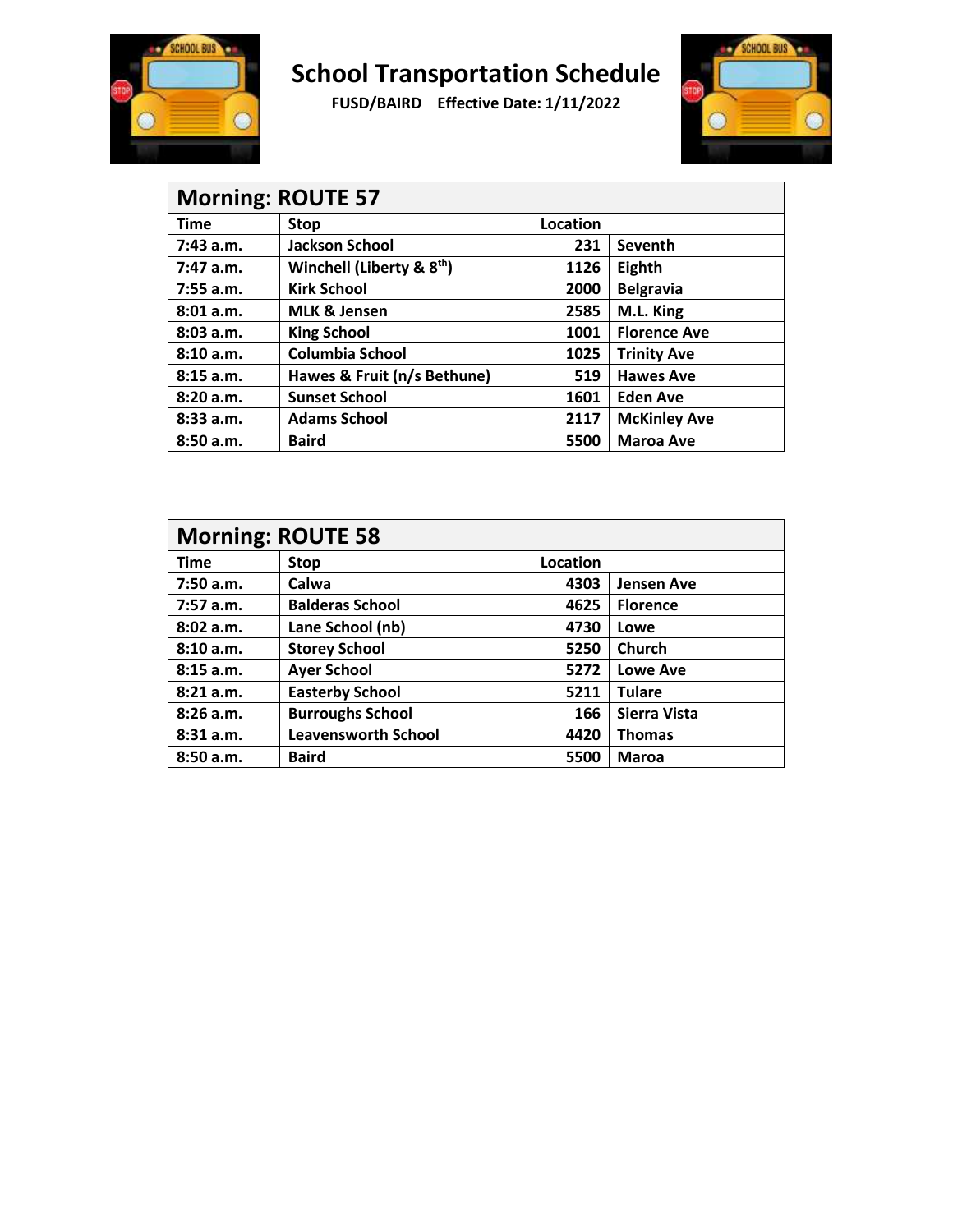



| <b>Afternoon: ROUTE 16</b> |                                  |          |                     |  |
|----------------------------|----------------------------------|----------|---------------------|--|
| <b>Time</b>                | <b>Stop</b>                      | Location |                     |  |
| 3:40 p.m.                  | <b>Baird</b>                     | 5500     | <b>Maroa Ave</b>    |  |
| 3:55 p.m.                  | <b>Bullard Talent</b>            | 4950     | <b>Harrison</b>     |  |
| 4:06 p.m.                  | <b>Muir School (Dennett Ave)</b> | 410      | <b>Dennett</b>      |  |
| 4:10 p.m.                  | <b>Heaton School</b>             | 1533     | San Pablo Ave       |  |
| 4:17 p.m.                  | Jefferson School                 | 2302     | <b>Mariposa Ave</b> |  |
| 4:23 p.m.                  | <b>Mayfair School</b>            | 3305     | <b>Home Ave</b>     |  |
| 4:29 p.m.                  | <b>Hidalgo School</b>            | 3550     | <b>Thomas Ave</b>   |  |
| 4:32 p.m.                  | <b>Rowell School</b>             | 3460     | <b>McKenzie Ave</b> |  |
| $4:36$ p.m.                | <b>Jackson School</b>            | 231      | <b>Seventh Ave</b>  |  |
| 4:40 p.m.                  | <b>Winchell School</b>           | 3722     | Lowe                |  |

| <b>Morning: ROUTE 22</b> |                                    |                 |                  |
|--------------------------|------------------------------------|-----------------|------------------|
| <b>Time</b>              | <b>Stop</b>                        | <b>Location</b> |                  |
| 5:00 p.m.                | <b>Baird</b>                       | 5500            | <b>Maroa Ave</b> |
| 5:13 p.m.                | <b>FT Miller School</b>            | 1302            | <b>Dakota</b>    |
| 5:21 p.m.                | <b>Hamilton School (backside)</b>  | 151             | Yale             |
| 6:25 p.m.                | <b>Homan School</b>                | 1602            | <b>Harvard</b>   |
| 5:37 p.m.                | <b>Sunset School</b>               | 1601            | Eden             |
| 5:42 p.m.                | <b>Edison High</b>                 | 540             | California       |
| 5:48 p.m.                | <b>MLK &amp; Jensen</b>            | 2585            | M.L. King        |
| 5:58 p.m.                | <b>Lowell School</b>               | 111             | Park             |
| 6:03 p.m.                | Yokomi School                      | 2323            | <b>McKenzie</b>  |
| 6:09 p.m.                | <b>Jackson School</b>              | 231             | <b>Seventh</b>   |
| 6:16 p.m.                | Lane School (e/b)                  | 4730            | Lowe             |
| 6:24 p.m.                | <b>Terronez School</b>             | 2300            | Willow           |
| 6:32 p.m.                | <b>Kings Canyon School</b>         | 5117            | <b>Tulare</b>    |
| 6:41 p.m.                | <b>Yosemite School</b>             | 1292            | <b>Ninth</b>     |
| 6:48 p.m.                | <b>Ericson School</b>              | 4774            | Yale             |
| 6:59 p.m.                | <b>Thomas School</b>               | 4444            | <b>Millbrook</b> |
| 7:03 p.m.                | <b>Tioga School (Fairmont Ave)</b> | 3232            | <b>Fairmont</b>  |
| 7:07 p.m.                | <b>Wolters School</b>              | 1031            | San Jose         |
| 7:12 p.m.                | <b>Ahwahnee School</b>             | 1127            | <b>Escalon</b>   |
| 7:31 p.m.                | <b>Lawless School</b>              | 5255            | <b>Reese</b>     |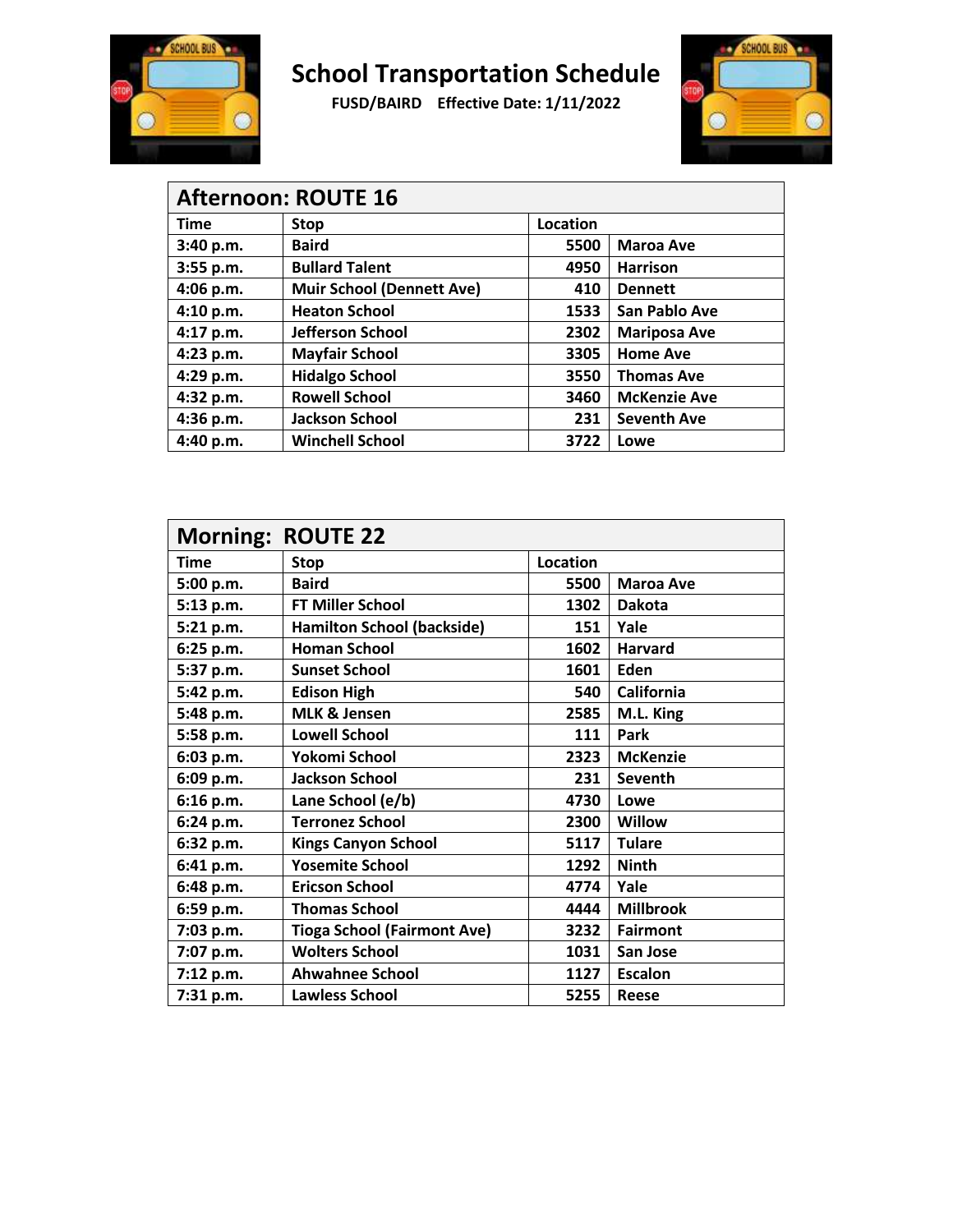



| <b>Afternoon: ROUTE 29</b> |                       |          |                  |  |
|----------------------------|-----------------------|----------|------------------|--|
| <b>Time</b>                | <b>Stop</b>           | Location |                  |  |
| 3:40 p.m.                  | <b>Baird</b>          | 5500     | <b>Maroa Ave</b> |  |
| 3:47 p.m.                  | <b>Bullard Talent</b> | 4950     | <b>Harrison</b>  |  |
| 3:52 p.m.                  | <b>Baird</b>          | 5500     | <b>Maroa</b>     |  |
| 3:56 p.m.                  | <b>Kratt School</b>   | 650      | <b>Sierra</b>    |  |
| 3:59 p.m.                  | <b>Starr School</b>   | 1780     | <b>Sierra</b>    |  |

| <b>Afternoon: ROUTE 31</b> |                               |          |                  |
|----------------------------|-------------------------------|----------|------------------|
| <b>Time</b>                | <b>Stop</b>                   | Location |                  |
| 3:40 p.m.                  | <b>Baird</b>                  | 5500     | <b>Maroa Ave</b> |
| 3:55 p.m.                  | <b>Bullard Talent</b>         | 4950     | <b>Harrison</b>  |
| 4:09 p.m.                  | <b>Anthony School</b>         | 1542     | Webster          |
| 4:13 p.m.                  | <b>Lowell School (Poplar)</b> | 171      | Poplar           |
| 4:23 p.m.                  | <b>Kirk</b>                   | 2000     | <b>Belgravia</b> |
| 4:26 p.m.                  | <b>MLK &amp; Jensen</b>       | 2585     | M.L. King        |
| 4:26 p.m.                  | <b>King School</b>            | 1001     | <b>Florence</b>  |
| 4:29 p.m.                  | <b>Tulare &amp; Jones</b>     | 342      | <b>Tulare</b>    |
| 4:32 p.m.                  | Columbia School               | 1025     | <b>Trinity</b>   |
| 4:37 p.m.                  | Hawes & Fruit (n/s Bethune)   | 519      | <b>Hawes</b>     |
| 4:40 p.m.                  | <b>Teilman &amp; Valencia</b> | 1951     | <b>Teilman</b>   |
| 4:44 p.m.                  | <b>Sunset School</b>          | 1601     | Eden             |

| <b>Afternoon: ROUTE 32</b> |                            |          |                  |
|----------------------------|----------------------------|----------|------------------|
| <b>Time</b>                | <b>Stop</b>                | Location |                  |
| 3:40 p.m.                  | <b>Baird</b>               | 5500     | <b>Maroa Ave</b> |
| 3:55 p.m.                  | <b>Bullard Talent</b>      | 4950     | <b>Harrison</b>  |
| 4:12 p.m.                  | <b>Leavensworth School</b> | 4420     | <b>Thomas</b>    |
| 4:16 p.m.                  | <b>Burroughs School</b>    | 166      | Sierra Vista     |
| 4:22 p.m.                  | Lane School (nb)           | 4730     | Lowe             |
| 4:29 p.m.                  | <b>Easterby School</b>     | 5211     | <b>Tulare</b>    |
| 4:33 p.m.                  | <b>Ayer School</b>         | 5272     | Lowe             |
| 4:38 p.m.                  | <b>Storey School</b>       | 5250     | Church           |
| 4:42 p.m.                  | <b>Aynesworth School</b>   | 4765     | <b>Burns</b>     |
| 4:46 p.m.                  | <b>Balderas School</b>     | 4625     | <b>Florence</b>  |
| 4:50 p.m.                  | Calwa School               | 4303     | Jensen           |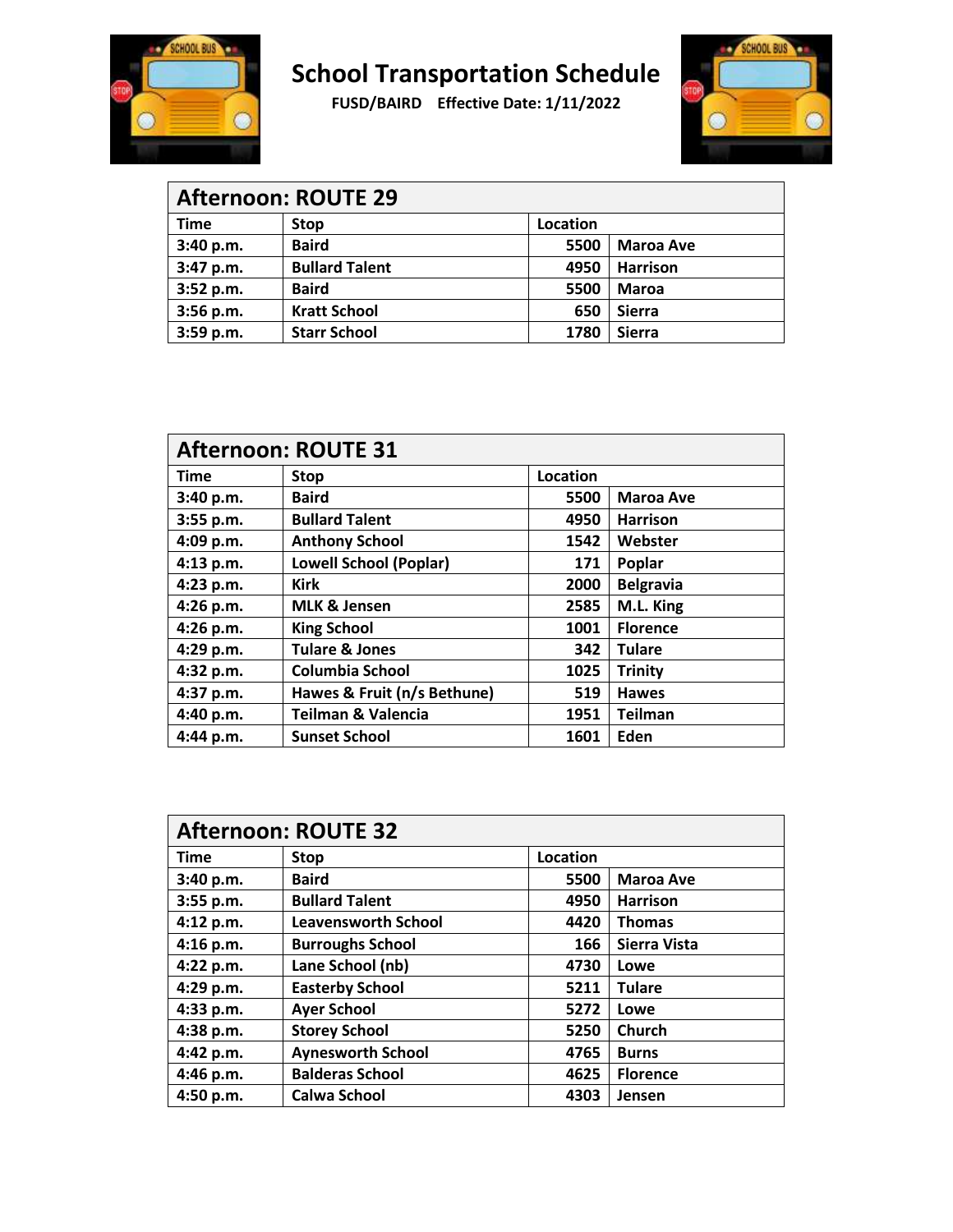



| <b>Afternoon: ROUTE 34</b> |                          |          |                  |  |
|----------------------------|--------------------------|----------|------------------|--|
| <b>Time</b>                | <b>Stop</b>              | Location |                  |  |
| 3:40 p.m.                  | <b>Baird</b>             | 5500     | <b>Maroa Ave</b> |  |
| 3:55 p.m.                  | <b>Bullard Talent</b>    | 4950     | <b>Harrison</b>  |  |
| 3:59 p.m                   | <b>Powers School</b>     | 110      | Swift            |  |
| 4:06 p.m.                  | <b>Manchester School</b> | 2402     | Saginaw          |  |
| 4:08 p.m.                  | <b>Pyle School</b>       | 4140     | Augusta          |  |
| 4:12 p.m.                  | <b>Holland School</b>    | 4675     | Augusta          |  |
| 4:18 p.m.                  | Centennial               | 3830     | Saginaw          |  |
| 4:23 p.m.                  | <b>Thomas School</b>     | 4444     | <b>Millbrook</b> |  |
| 4:27 p.m.                  | <b>Vinland School</b>    | 4666     | <b>Maple</b>     |  |
| 4:31 p.m.                  | <b>Viking School</b>     | 4251     | Winery           |  |

| <b>Afternoon: ROUTE 47</b> |                                   |                 |                  |
|----------------------------|-----------------------------------|-----------------|------------------|
| <b>Time</b>                | <b>Stop</b>                       | <b>Location</b> |                  |
| 3:40 p.m.                  | <b>Baird</b>                      | 5500            | <b>Maroa Ave</b> |
| 3:55 p.m.                  | <b>Bullard Talent</b>             | 4950            | <b>Harrison</b>  |
| 4:01 p.m.                  | <b>Del Mar School</b>             | 4122            | Del Mar          |
| 4:09 p.m.                  | Slater School (east end)          | 4472            | Emerson          |
| 4:12 p.m.                  | Cooper (s/b)                      | 2277            | <b>Bellaire</b>  |
| 4:15 p.m.                  | <b>Roeding School</b>             | 1225            | <b>Dakota</b>    |
| 4:19 p.m.                  | <b>Dailey School</b>              | 3135            | <b>Harrison</b>  |
| 4:22 p.m.                  | <b>Hamilton School (backside)</b> | 151             | Yale             |
| 4:27 p.m.                  | <b>Homan School</b>               | 1602            | <b>Harvard</b>   |
| 4:32 p.m.                  | <b>Adams School</b>               | 2117            | <b>McKinley</b>  |

| <b>Afternoon: ROUTE 56</b> |                        |                 |                  |
|----------------------------|------------------------|-----------------|------------------|
| <b>Time</b>                | <b>Stop</b>            | <b>Location</b> |                  |
| 3:40 p.m.                  | <b>Baird</b>           | 5500            | <b>Maroa Ave</b> |
| 3:55 p.m.                  | <b>Bullard Talent</b>  | 4950            | <b>Harrison</b>  |
| 4:05 p.m.                  | <b>Birney School</b>   | 3040            | <b>Cornell</b>   |
| 4:10 p.m.                  | <b>Wishon School</b>   | 3857            | <b>Harvard</b>   |
| 4:15 p.m.                  | <b>Norseman School</b> | 4636            | Weldon           |
| 4:17 p.m.                  | <b>Ericson School</b>  | 4774            | Yale             |
| 4:25 p.m.                  | <b>Turner School</b>   | 5218            | Clay             |
| 4:29 p.m.                  | <b>Ewing School</b>    | 4873            | Olive            |